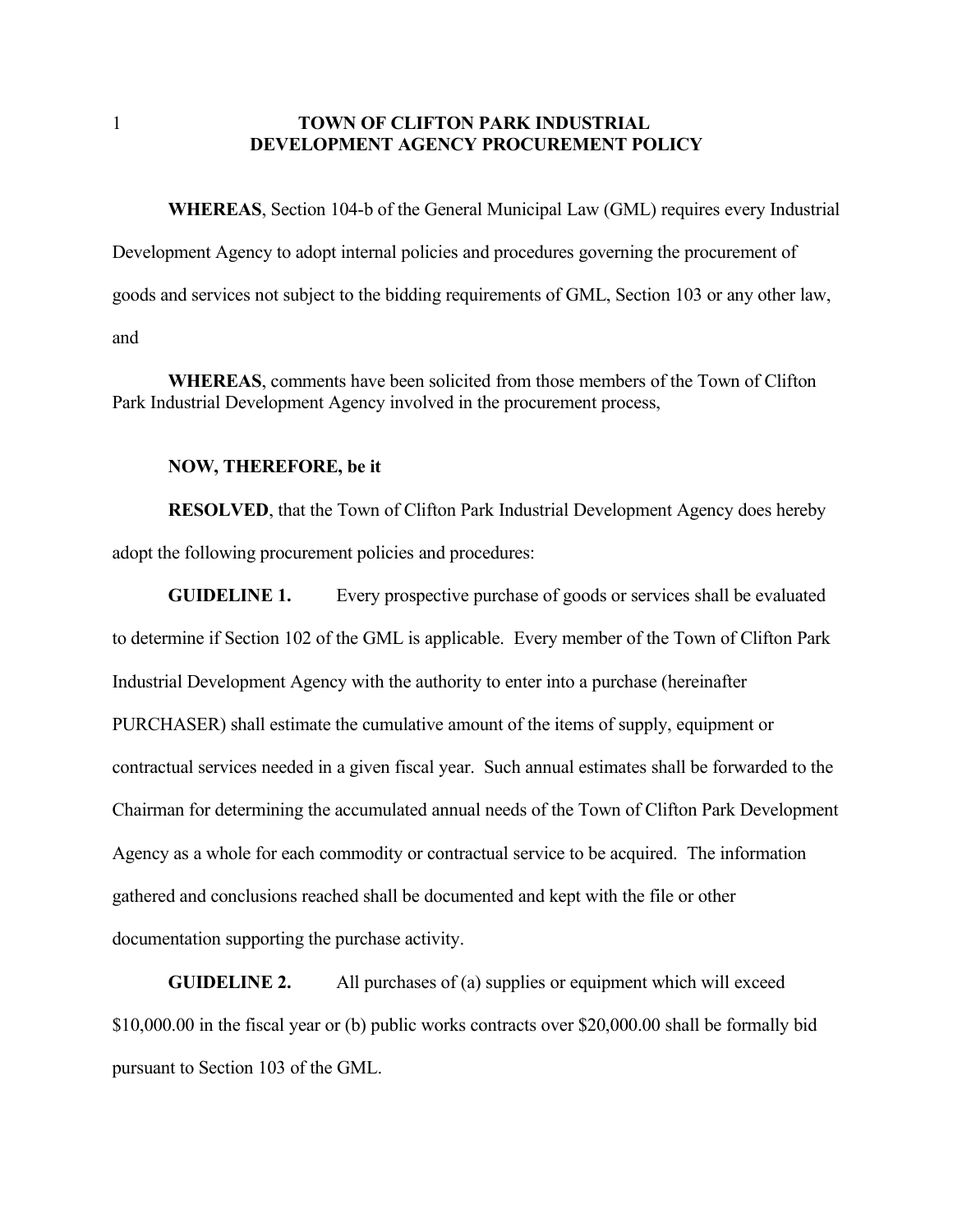## **GUIDELINE 3.** All estimated purchases of:

\* LESS THAN \$10,000 BUT GREATER THAN \$5,000 require a written REQUEST FOR PROPOSALS (RFP) and at least three (3) written/fax quotes from vendor.

\$5,000 OR LESS BUT GREATER THAN \$3,000 require an oral request for goods and at least three (3) oral or written quotes from vendors.

\* \$3,000 OR LESS BUT GREATER THAN \$1,000 require an oral request for goods and at least two (2) oral quotes from vendors.

\$1,000 OR LESS left to the discretion of the purchaser. All estimated public works contracts of:

> LESS THAN \$20,000 BUT GREATER THAN \$10,000 requires a written RFP and written/fax proposals from at least three (3) contractors.

> \$10,000 OR LESS BUT GREATER THAN \$5,000 requires a written RFP and written fax proposals from at least two (2) oral quotes from contractors.

\$5,000 OR LESS BUT GREATER THAN \$1,000 require an oral request for proposals and at least two (2) oral quotes from contractors.

\* \$1,000 OR LESS left to the discretion of purchaser.

Any written RFP shall described the desired goods quantity and particulars of delivery.

The purchaser shall compile a list of all vendors from whom oral or written quotes have been requested and the oral/written/fax quotes which have been received.

All information gathered in complying with the procedures of this GUIDELINE shall be preserved and filed with the documentation supporting the subsequent purchase or public works contract.

**GUIDELINE 4.** The lowest responsible proposal or quote shall be awarded the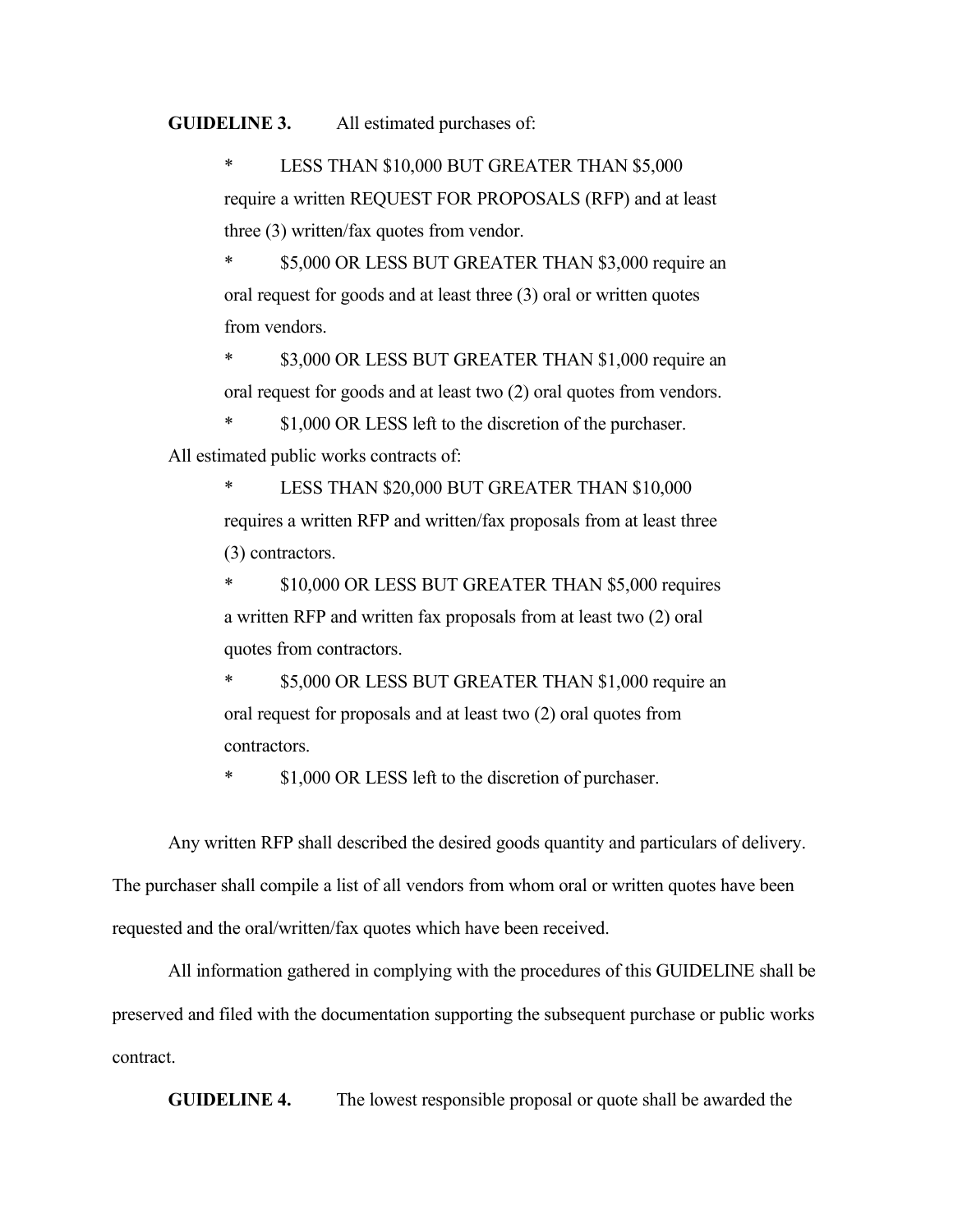purchase or public contract UNLESS the purchaser prepares a written justification, subject to approval of the Chairman, providing reasons why it is in the best interest of the Town of Clifton Park Industrial Development Agency to make an award to other than the low bidder.

## P FACTORS FOR CONSIDERATION IN DETERMINING AWARD:

- \*\* lowest bidder is not deemed responsible;
- \*\* availability of product, when essential;
- \*\* availability of maintenance or servicing, when essential;
- \*\* transportation and other cost relevant to acquiring goods;
- \*\* factors set forth in GUIDELINE 6;
- \*\* local source if quote received from vendor located within town is within five percent (5%) of lowest quote received.

If any of the FACTORS set forth above are used in determining the award, including the reliability

of the lowest bidder, then documentation justifying the judgment made shall be filed with the

record supporting the particular procurement.

**GUIDELINE 5.** A good faith effort shall be made to obtain the required number of

proposals or quotes. If the purchaser is unable to obtain the required number of proposals or

quotations, the purchaser shall document the attempt made at obtaining the proposals. In no event

shall the inability to obtain the proposals or quotes be a bar to the procurement.

**GUIDELINE 6.** Except when direct by the Chairman, no solicitation of written or oral proposals or quotations shall be required under the following circumstances:

| $\Omega$ |   | acquisition of professional services;                                 |
|----------|---|-----------------------------------------------------------------------|
|          | * | emergencies;                                                          |
| e        |   | sole source situations;                                               |
|          | * | goods purchased from agencies for the blind or severely handicapped;  |
| g        |   | goods purchased from correctional facilities;                         |
|          | * | goods purchased from another governmental agency;                     |
| g        |   | goods purchased at AUTHORIZED auctions, according to prescribed rules |
|          |   | and regulations;                                                      |
|          | * | goods purchased for less than \$1,000;                                |
| g        |   | public work contracts for less than \$1,000.                          |

**GUIDELINE 7.** This policy shall be reviewed bi-annually by the Clifton Park

Industrial Development Agency.